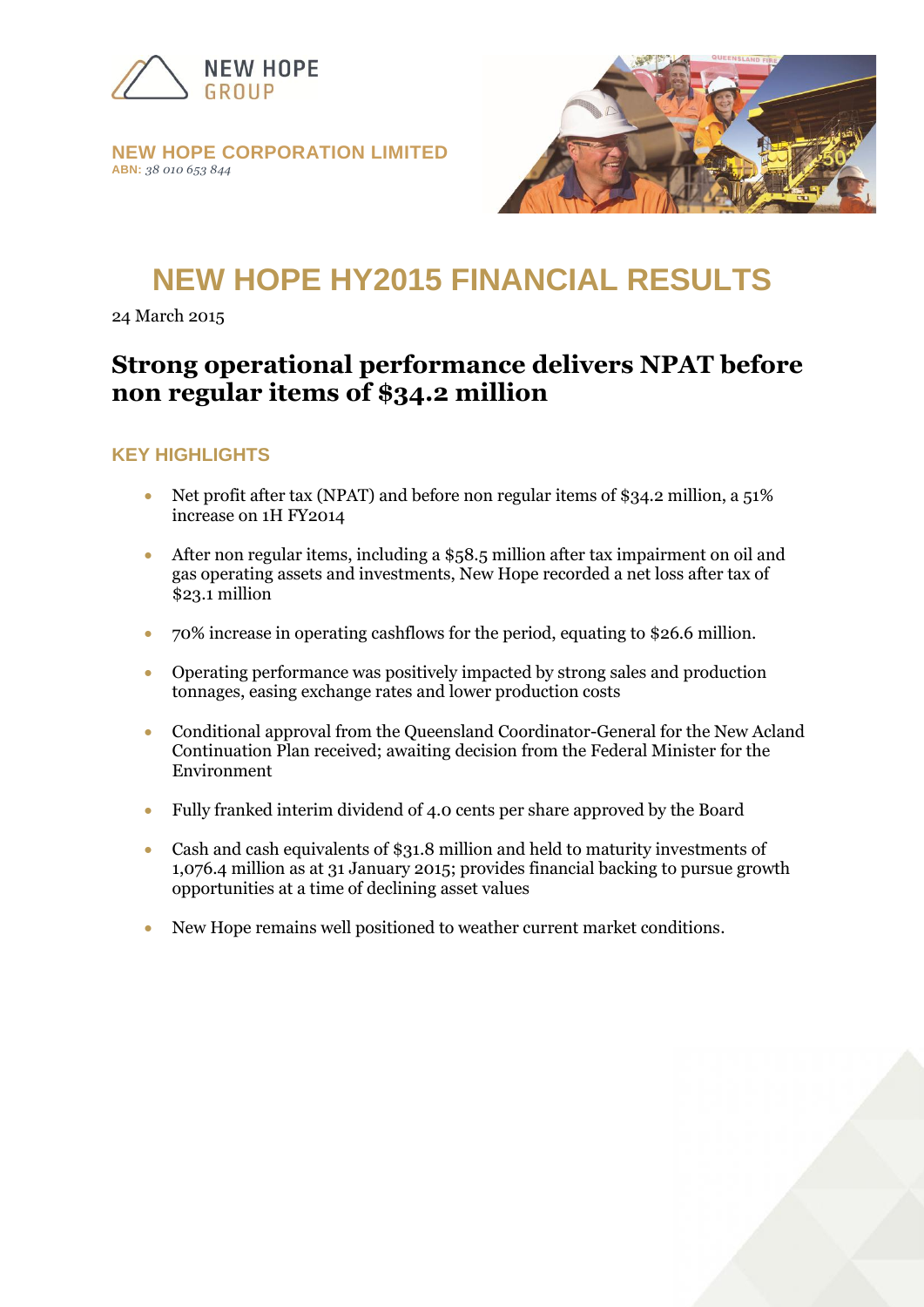

# **FINANCIAL OVERVIEW**

|                                                                                                      | 1H FY2015           | 1H FY2014           |
|------------------------------------------------------------------------------------------------------|---------------------|---------------------|
| Revenue from continuing<br>operations                                                                | \$269.1 million     | \$284.9 million     |
| Net profit after tax 1<br>before non regular items                                                   | \$34.2 million      | \$22.7 million      |
| Net profit after tax<br>after non-regular items                                                      | $(\$23.1$ million)  | \$22.7 million      |
| <b>NPAT</b> from<br>Coal mining and logistics<br>operations before non<br>regular items <sup>1</sup> | \$19.1 million      | \$6.9 million       |
| <b>NPAT</b> from<br><b>Treasury and investments</b><br>before non regular items 1                    | $$15.2$ million     | $$15.4$ million     |
| Earnings per share before<br>non regular items 1                                                     | 4.1 cents           | 2.7 cents           |
| Dividend                                                                                             | 4.0 cents per share | 6.0 cents per share |
| ROM coal production                                                                                  | 5.5 million tonnes  | 5.4 million tonnes  |
| Saleable coal production                                                                             | 2.9 million tonnes  | 2.7 million tonnes  |
| Coal sold (includes trade coal)                                                                      | 3.1 million tonnes  | 3.0 million tonnes  |

*1. Please refer to the reconciliation of non-IFRS financial information at the end of this document.*

Diversified energy company New Hope Corporation Limited (ASX: NHC) ('New Hope', 'the Company' or 'the Group') announces NPAT before non regular items of \$34.2 million for the first half of the 2015 financial year (1H FY2015), compared to \$22.7 million for the prior corresponding period.

Non regular impairments after tax of \$58.5 million were incurred during 1H FY2015 against the carrying value of assets in the group's oil and gas operations and investments. A non regular profit after tax on the disposal of Dart Energy of \$1.2 million was also realised during the half. This resulted in a net loss after tax and after non regular items of \$23.1 million.

The operating result for 1H FY2015 was positively impacted by:

- Strong sales and production values
- An easing in AUD exchange rates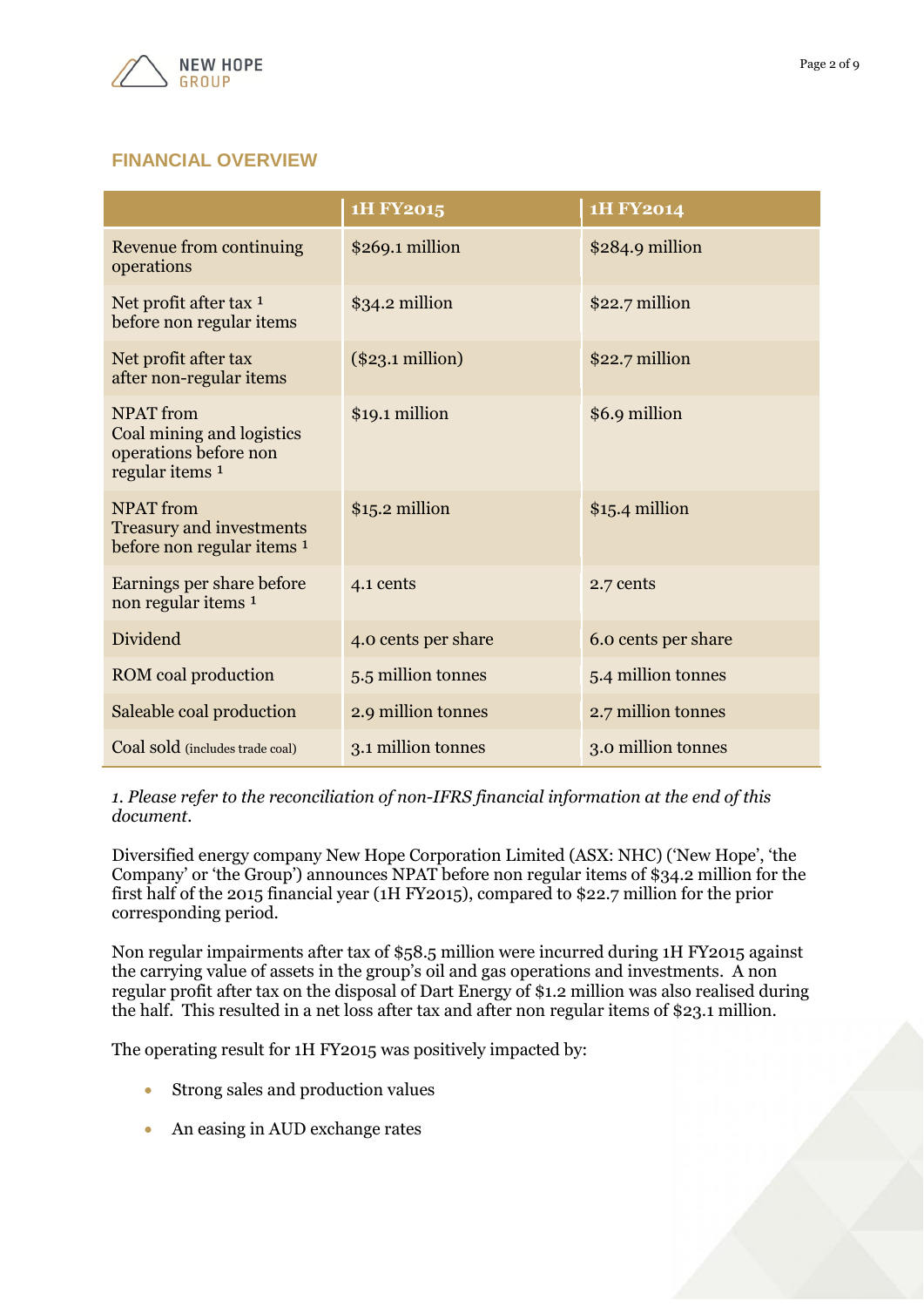



- Ongoing and sustainable reductions to Free on Rail (FOR) costs of 15% compared to the prior corresponding period
- Increased oil production.

However, performance was negatively impacted by:

- Continuing weakness in export coal prices
- Significant adverse movements in the oil price.

New Hope's Managing Director, Shane Stephan, said: "This is a strong operating result at a time of continuing challenges for Australian coal producers. We have successfully managed our margins whilst simultaneously improving our safety performance, underlining the operational strength of the group.

"Our focus for the future remains on working with state and federal government agencies to assist them with their review of the next stage of the Acland development.

"We are also actively pursuing asset-level acquisition opportunities, with a focus on either adding additional near-term coal production capacity, or complementing our existing portfolio of longer-term development projects.

"Market conditions for Australian coal producers are challenging at present; however, New Hope has efficient operations and is in a robust financial position, so we are well placed to see out the current downturn and take advantage of these conditions to grow the business for the future."

#### **MINING OPERATIONS**

New Hope's mining operations produced a total of 2.87 million tonnes of clean coal during 1H FY2015. This was 6.5% higher than 1H FY2014. Total sales for 1H FY2015 were 3.07 million tonnes, including trade coal sales of 0.04 million tonnes, a 2.1% increase on the 1H FY2014.

New Acland produced 2.54 million tonnes of product coal during 1H FY2015, an increase of 9.2% on the prior corresponding period. This was mainly driven by rationalised maintenance programs, mine plan modifications and higher coal yields.

Jeebropilly produced 0.33 million tonnes of coal during the period. This is an 10.6% reduction over the prior corresponding period, mainly due to a change of rosters and development work to open up the Under Pass Pit ahead of future coal mining.

Rehabilitation works at New Oakleigh and Chuwar were limited during the half, with personnel transferred to Jeebropilly to support the development works. Rehabilitation activities will resume at both Oakleigh and Chuwar during 2H FY2015.

#### **BRIDGEPORT ENERGY**

Oil production totalled 77,457 barrels during 1H FY2015, a 62% increase over 1H FY2014. During the half, oil prices decreased by approximately 54%, impacting all oil producers globally.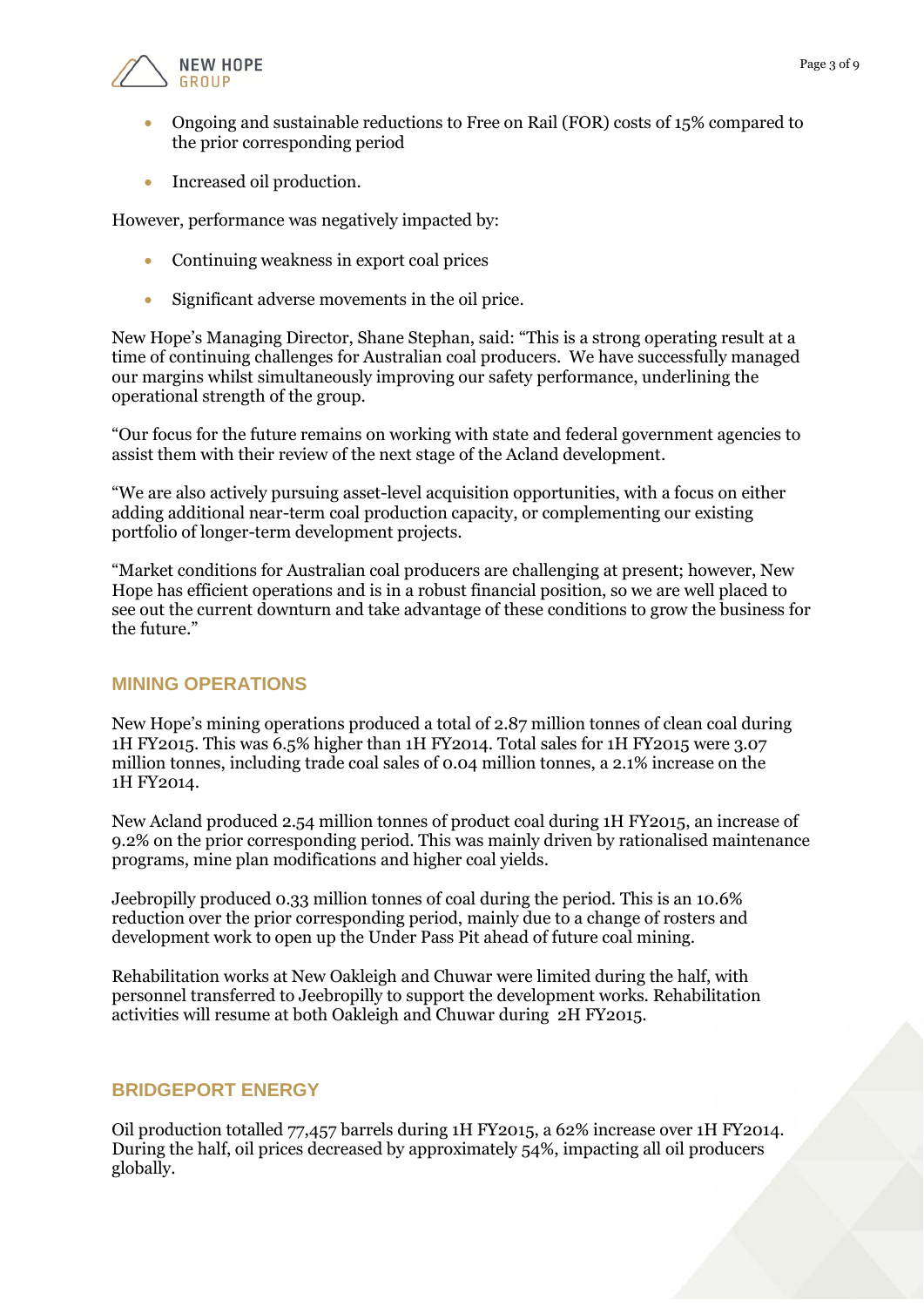

Mechanical repair workovers at the Inland and Utopia fields were completed which has lifted production by 35-40 barrels of oil per day (bopd), taking Bridgeport's share of current production from these fields to approximately 136 bopd.

#### **QUEENSLAND BULK HANDLING (QBH)**

3.6 million tonnes of coal was exported through New Hope's 100% owned QBH coal terminal at the Port of Brisbane in 1H FY2015, compared to 4.2 million tonnes in 1H FY2014.

Upgrade works on the train unloader and related systems was completed during the half. Engineering studies on expansion and cost reduction opportunities are ongoing.

#### **EXPLORATION**

New Hope drilled 10,724 meters during 1H FY2015 compared to 9,673 in the prior corresponding period. Work focused on the analysis and updating the geological models with data obtained from previous drilling campaigns.

#### **PASTORAL OPERATIONS**

The five-year development plan for Acland Pastoral is now being implemented with further investment in fencing and water points underway. Recent rains have improved the feed situation at Acland. The herd size has been sold down during the half due to dry conditions in the district and now sits at 1,472 head. A second crop of mung beans has been planted under the new pivot irrigator and is progressing well.

#### **DEVELOPMENT PROJECTS**

New Hope continued to advance approvals at a number of development projects during 1H FY2015, although the timetable for some projects has been amended.

The company remains committed to delivering the New Acland Continuation Plan and is actively working with all key stakeholders to deliver a satisfactory and timely resolution. In December 2014 the Queensland Coordinator-General (COG) conditionally approved the project. The Federal Minister for the Environment was due to make a decision on the project in February, but has required a three-month extension following the change of Government in Queensland and is now set to make a decision before 30 April 2015.

The revised New Acland project will increase local jobs in mining operations to 435, with another 260 jobs to be created during construction. Substantial flow-on benefits for local communities will include indirect jobs of more than 2,850 and a \$530 million injection into the south-east Queensland economy each year. This equates to a boost of \$12 billion to the local, state and national economies over the life of the mine. New Hope has listened to community and government concerns relating to the previous proposal and has developed a revised version of this plan that addresses these issues.

At Lenton, baseline studies for the Environmental Impact Statement (EIS) have now been completed, with the exception of ground water monitoring which is ongoing. The EIS is planned to be completed by mid-2016.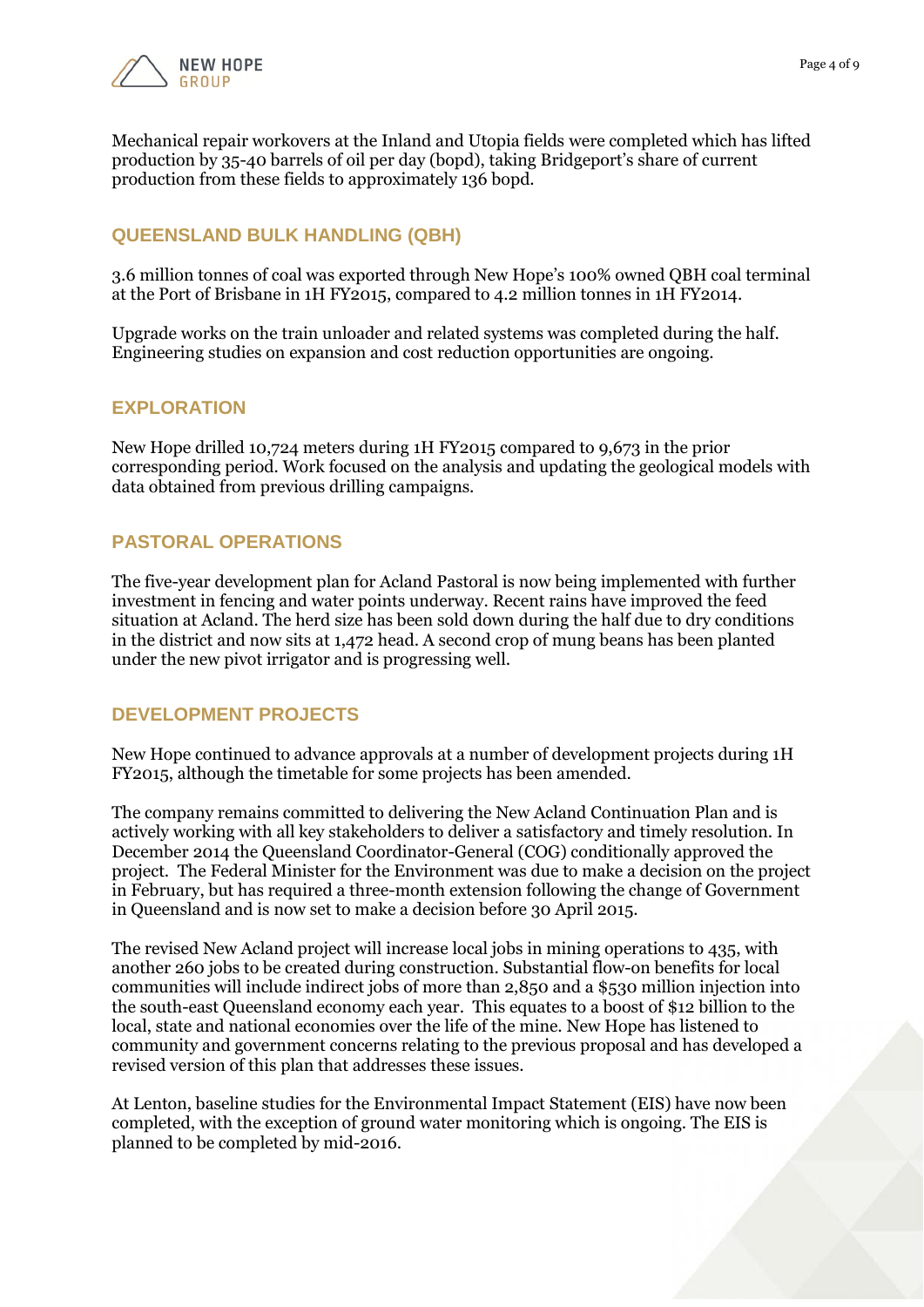

At Colton, routine field monitoring of air quality, surface and river water continued. Work progressed on the Environmental Management Plan (EMP) update. At Elimatta, work continued on updating the EMP.

As previously announced, New Hope, through a wholly owned subsidiary, acquired three coal projects in the Northern Surat Basin region of Central Queensland. The assets acquired included coal tenements over the Taroom, Collingwood and Woori projects as well as some rural property associated with the projects.

New Hope views its investment in the Surat Basin as a long term strategic play that provides a meaningful exposure to a new thermal coal basin that is expected to be developed in the future. The key to unlocking the potential of the Surat Basin is finding an economic coal transport solution. New Hope's initial focus with these projects will be to understand the optimal development profile for the four Surat Basin assets and to work on a range of coal transport alternatives.

# **ALTERNATIVE ENERGY ACTIVITIES**

Commissioning of the coal gasification phase of the Jeebropilly indirect liquefaction proofof-concept plant was successfully completed during the first half of the year. The plant is now able to successfully convert coal into gas which is, in turn, used to power a gas engine to generate electricity.

New Hope has suspended the installation of the liquefaction phase of the plant. Work to optimise the existing gasification plant is ongoing with a view to exploring alternative products which may provide a commercially viable project. The company has also completed its laboratory-scale carbon conversion research work.

# **OUTLOOK**

The short term outlook for global coal markets remains challenging, although positive signs are beginning to reappear in some markets. Prices realised by New Hope in 2H FY2015 are likely to be lower than 1H FY2015 in US dollar terms, although this will be partially offset by a weaker Australian Dollar.

Full-year FY2015 coal sales are set to reach 5.8 million tonnes, a slight reduction on the 6.0 million tonnes achieved in FY2014. Production for the full year is expected to be at similar levels to FY2014, with potential for some modest increases.

Management remains focused on securing approval for the New Acland Continuation Plan and delivering both safe production and sustainable operating cost reductions.

Weakness in both the coal and oil markets will continue to provide potential opportunities to grow the business via asset-level acquisitions. New Hope is actively pursuing acquisitions that present both short and longer term value and will continue to review opportunities that could add to its competitive portfolio of producing and development projects.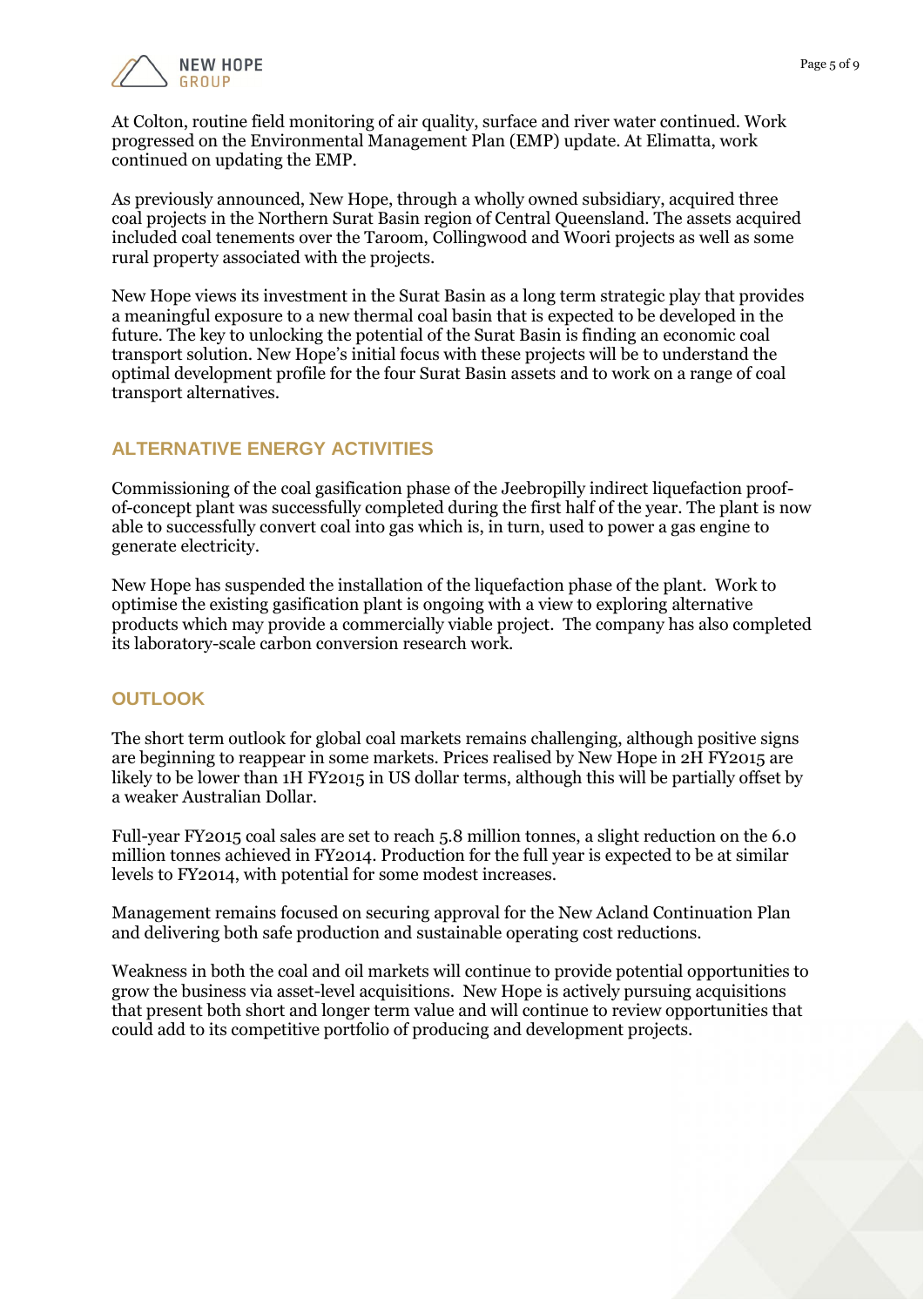

| <b>Reconciliation of Non-IFRS Financial Information</b>                         | <b>Six Months Ended</b><br>31 January<br>(A \$M) |        |
|---------------------------------------------------------------------------------|--------------------------------------------------|--------|
|                                                                                 | 2015                                             | 2014   |
| Net profit/(loss) after tax                                                     | (23.139)                                         | 22.663 |
| Income Tax expense/(benefit)                                                    | 2.449                                            | 10.967 |
| Petroleum Resource Rent Tax expense/(benefit)                                   | (0.816)                                          | 1.020  |
| Profit before income tax                                                        | (26.404)                                         | 34.650 |
| Non-regular items before tax                                                    | 70.020                                           | 0.000  |
| Profit before income tax and non regular items                                  | 45.616                                           | 34.650 |
| <b>Interest Expense</b>                                                         | 0.000                                            | 0.002  |
| Earnings before interest tax and non regular items                              | 45.616                                           | 34.652 |
| Depreciation and Amortisation                                                   | 30.046                                           | 29.353 |
| Earnings before interest tax depreciation amortisation and<br>non regular items | 75.662                                           | 64.005 |

*Earnings before interest tax and non regular items (EBIT) and earnings before interest depreciation amortisation and non regular items (EBITDA) figures referenced in this presentation are unaudited and unreviewed. The figures have been extracted from the reviewed financial statements and reconcile to the results presented in the Appendix 4D and Interim Report in the Consolidated Statement of Comprehensive Income.*

*The presentation of the EBIT and EBITDA is to provide a measure of New Hope's performance prior to the impact of financing and non-cash depreciation and amortisation.* 

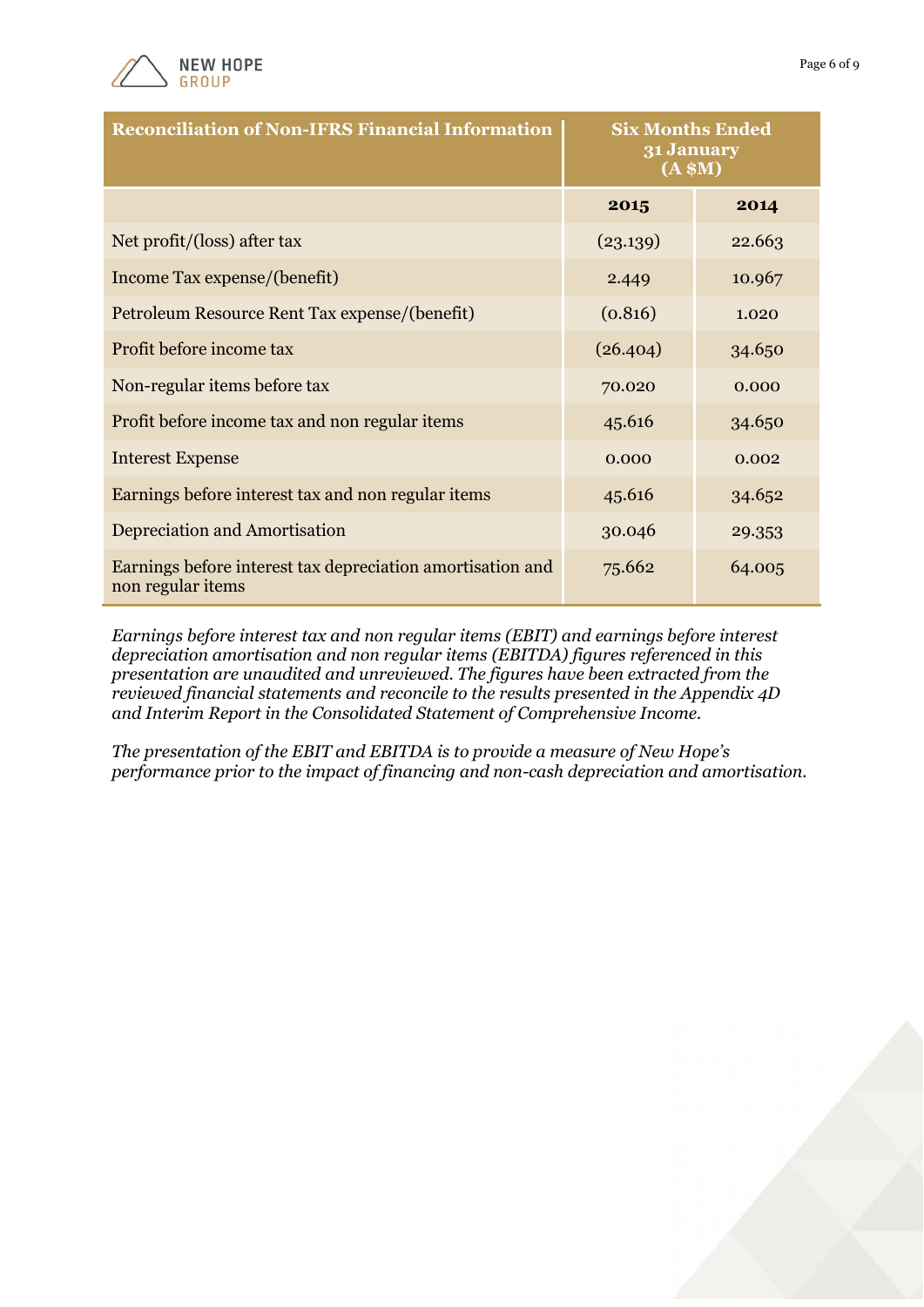

#### **RECONCILIATION OF NET PROFIT AFTER TAX BEFORE AND AFTER NON REGULAR ITEMS**

| <b>Six Months Ended 31</b><br><b>January</b><br>(A\$m)   | Coal<br><b>Mining</b> | Oil and<br><b>Gas</b> | <b>Marketing</b><br>and<br><b>Logistics</b> | <b>Treasury</b><br>and<br><b>Investment</b> | <b>Total</b> |
|----------------------------------------------------------|-----------------------|-----------------------|---------------------------------------------|---------------------------------------------|--------------|
| 2015                                                     |                       |                       |                                             |                                             |              |
| Net profit/(loss) after tax                              | 3.524                 | (41.079)              | 15.569                                      | (1.153)                                     | (23.139)     |
| Non regular items after tax                              |                       |                       |                                             |                                             |              |
| Gain on disposal of Dart<br><b>Energy Limited Shares</b> |                       |                       |                                             | (1.151)                                     | (1.151)      |
| Impairment of oil<br>producing and exploration<br>assets |                       | 36.795                |                                             |                                             | 36.795       |
| <b>Impairment of goodwill</b>                            |                       | 4.157                 |                                             |                                             | 4.157        |
| <b>Impairment of available</b><br>for sale investments   |                       |                       |                                             | 17.558                                      | 17.558       |
| Total non regular items after<br>tax                     |                       | 40.952                |                                             | 16.407                                      | 57.359       |
| Net profit/(loss) after tax<br>before non regular items  | 3.524                 | (0.127)               | 15.569                                      | 15.254                                      | 34.220       |
| 2014                                                     |                       |                       |                                             |                                             |              |
| Net profit/(loss) after tax                              | (9.453)               | 0.341                 | 16.394                                      | 15.381                                      | 22.663       |
| Non regular items after tax                              |                       |                       |                                             |                                             |              |
| Net profit/(loss) after tax<br>before non regular items  | (9.453)               | 0.341                 | 16.394                                      | 15.381                                      | 22.663       |

Page 7 of 9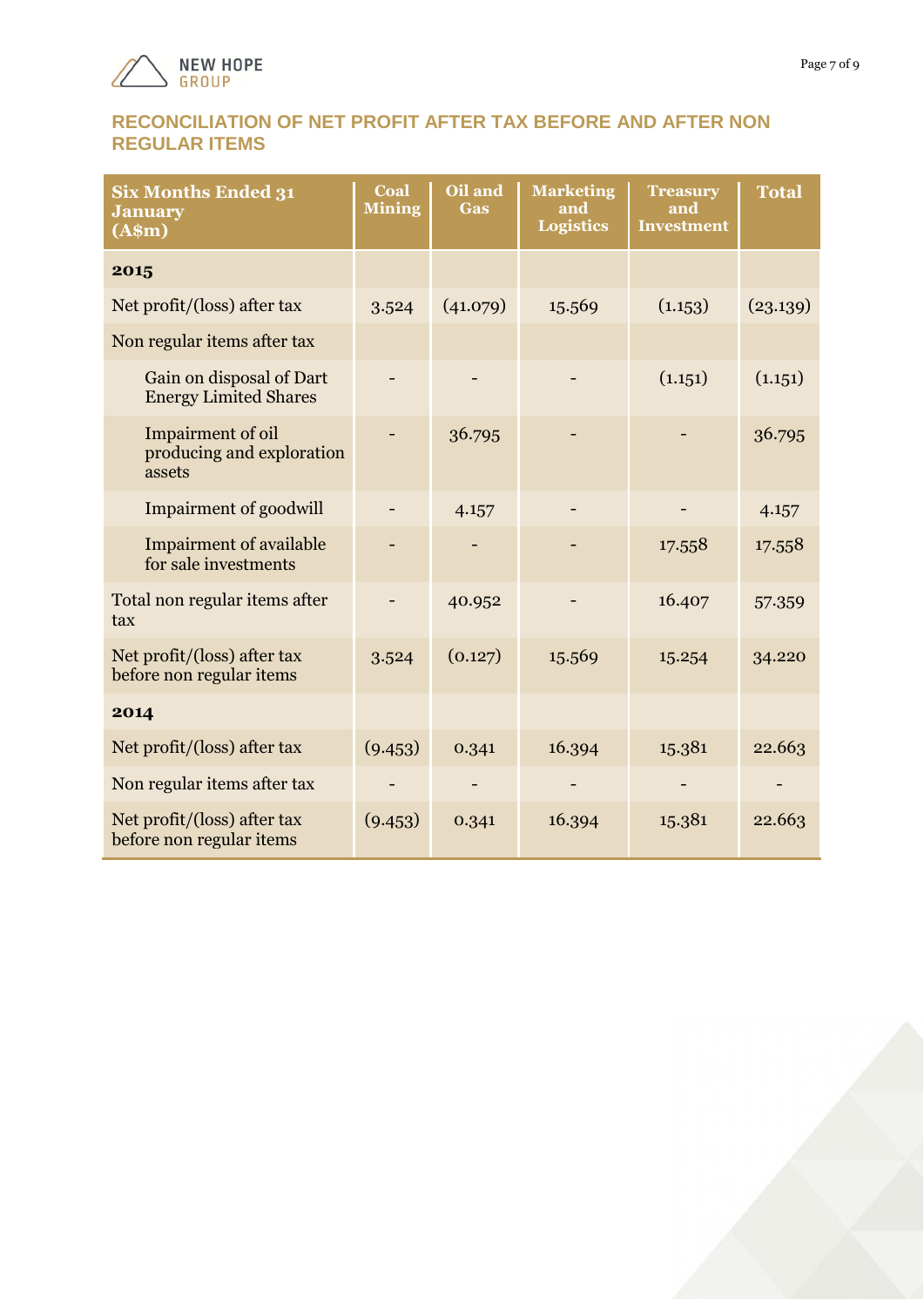

| <b>Reconciliation of Non-IFRS Financial Information</b>        | <b>Six Months Ended</b><br>31 January<br>(A \$M) |      |
|----------------------------------------------------------------|--------------------------------------------------|------|
|                                                                | 2015                                             | 2014 |
| Basic earnings per share (cents) (before non regular<br>items) | 4.1                                              | 2.7  |
| Gain on disposal of Dart Energy Limited Shares                 | 0.1                                              |      |
| Impairment of oil producing and exploration assets             | (4.4)                                            |      |
| Impairment of goodwill                                         | (0.5)                                            |      |
| Impairment of available for sale investments                   | (2.1)                                            |      |
| Basic earnings per share (cents) (after non regular items)     | (2.8)                                            | 2.7  |

*Basic earnings per share before non regular items referenced in this presentation are unaudited and unreviewed. The figures have been extracted from the reviewed financial statements and reconcile to the results presented in the Appendix 4D and Interim Report in the Consolidated Statement of Comprehensive Income.*

**--- ENDS ---**